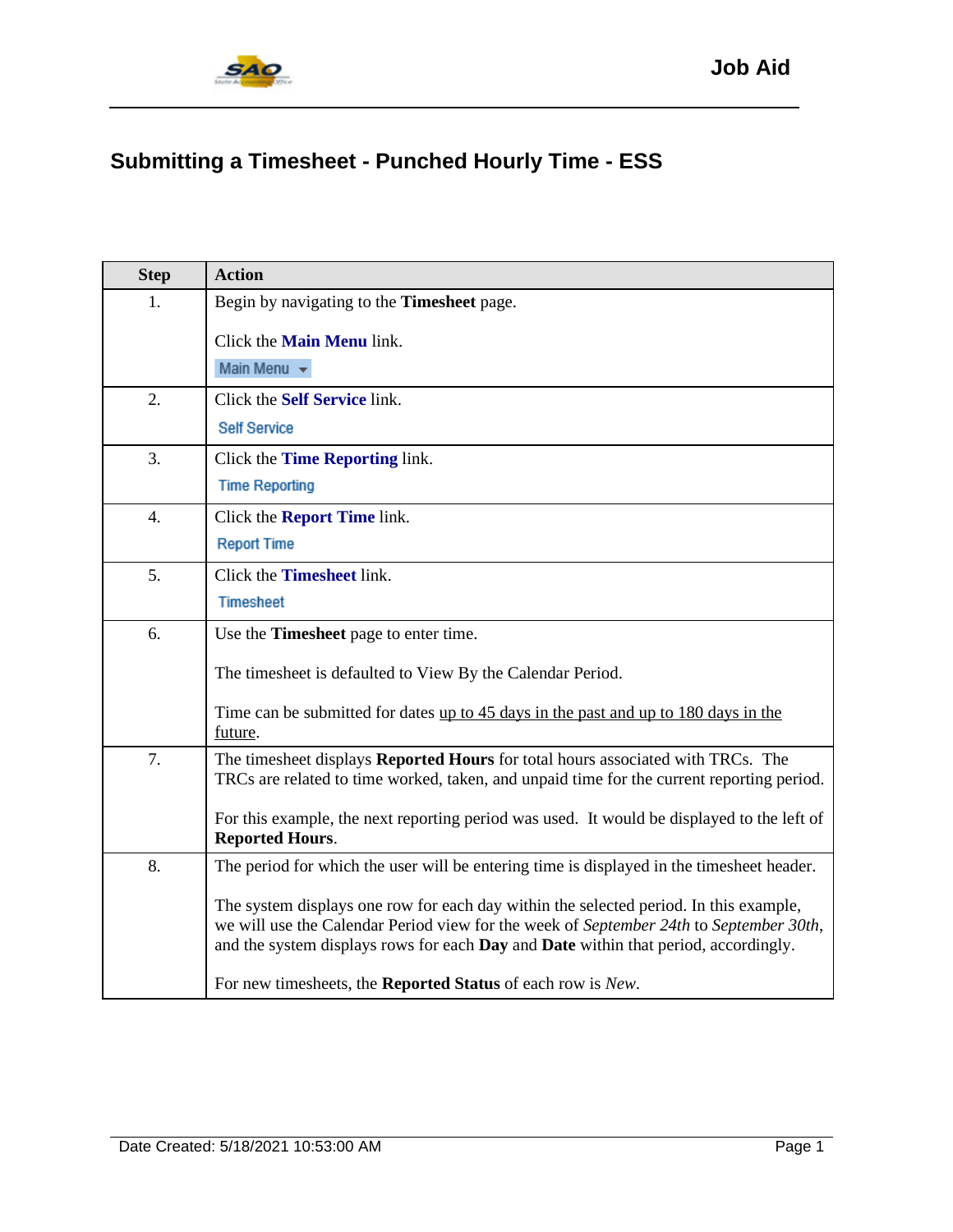

| <b>Step</b> | <b>Action</b>                                                                                                                                                                                                                                                                                                                                          |
|-------------|--------------------------------------------------------------------------------------------------------------------------------------------------------------------------------------------------------------------------------------------------------------------------------------------------------------------------------------------------------|
| 9.          | Use the first In column to indicate the time you started your work day.                                                                                                                                                                                                                                                                                |
|             | Click in the In field.<br>From 09/24/2017 to 09/30/2017<br>Reported<br>Out<br>Day<br>Date<br>Lunch<br>In<br>9/24<br>Sun<br>New<br>Mon<br>9/25<br>New<br>9/26<br>Tue<br>New<br>Wed<br>9/27<br>New<br>Thu<br>9/28<br>New<br>9/29<br>Fri<br>New<br>9/30<br>New<br>Sat                                                                                     |
| 10.         | Enter the appropriate information into the In field.<br>For this example, type 8a.                                                                                                                                                                                                                                                                     |
| 11.         | Use the Lunch column to indicate the time you started your lunch time.<br>Press [Tab].                                                                                                                                                                                                                                                                 |
| 12.         | Enter the appropriate information into the Lunch field.<br>For this example, type 12p.<br>From 09/24/2017 to 09/30/2017 2<br>Reported<br>Out<br>Date<br>Lunch<br>Day<br><b>Status</b><br>9/24<br>Sun<br>New<br>8a<br>Mon<br>9/25<br>New<br>Tue<br>9/26<br>New<br>Wed<br>9/27<br>New<br>Thu<br>9/28<br>New<br>9/29<br>Fri<br>New<br>9/30<br>New<br>Sat  |
| 13.         | Use the second In column to indicate the time you resumed working after lunch.<br>Press [Tab].                                                                                                                                                                                                                                                         |
| 14.         | Enter the appropriate information into the In field.<br>For this example, type 1p.<br>From 09/24/2017 to 09/30/2017<br>Reported<br>Out<br>Date<br>Lunch<br>Day<br><b>Status</b><br>9/24<br>New<br>Sun<br>12p<br>8a<br>Mon<br>9/25<br>New<br>Tue<br>9/26<br>New<br>9/27<br>Wed<br>New<br>Thu<br>9/28<br>New<br>Fri<br>9/29<br>New<br>9/30<br>New<br>Sat |
| 15.         | Use the Out column to indicate the time you completed your work day.<br>Press [Tab].                                                                                                                                                                                                                                                                   |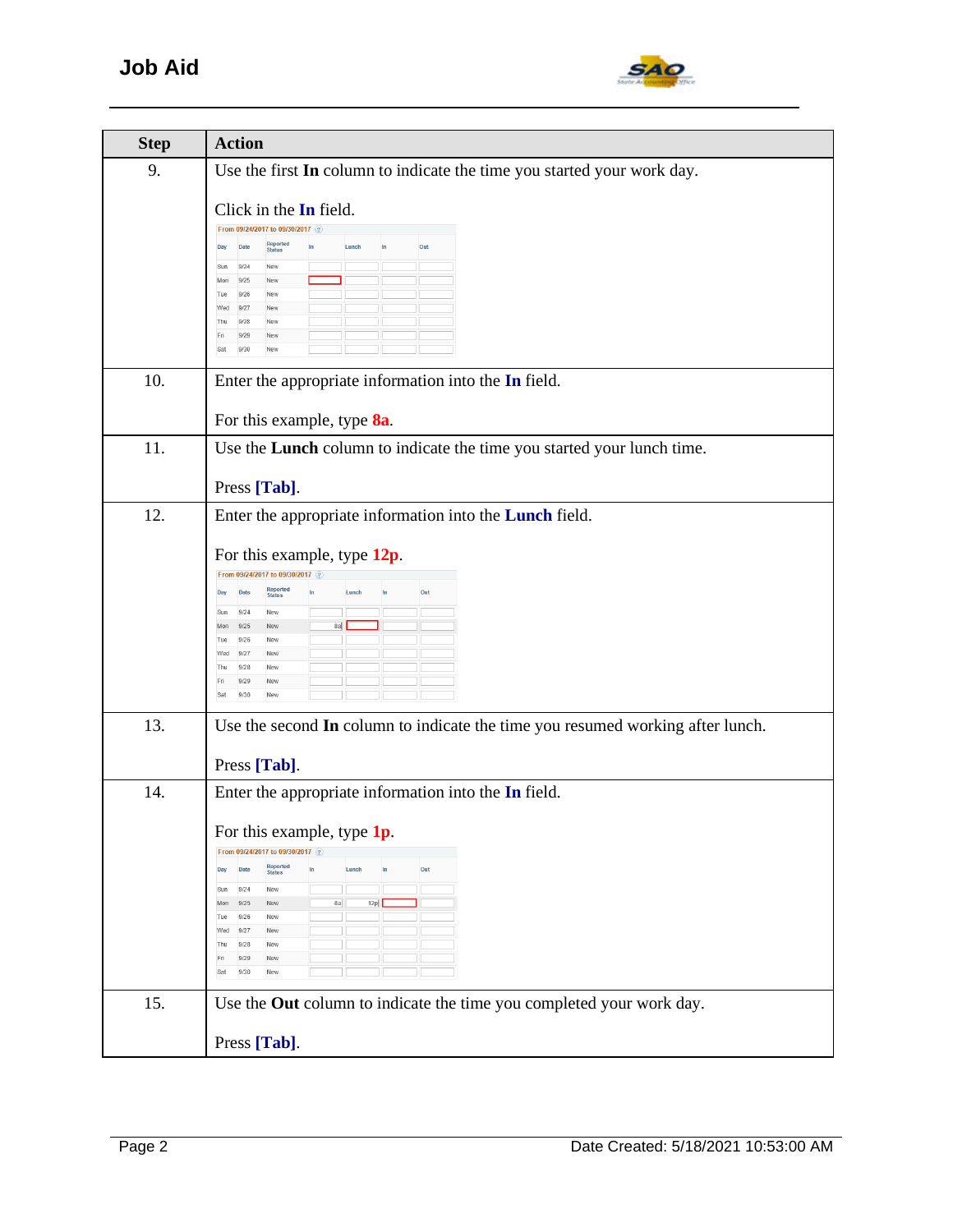

| <b>Step</b> | <b>Action</b>                                                                                                                                                                                                                                                                                                                                                                                                                                                                                                                                                                                                                                                                                                                                                                                                                                                                          |
|-------------|----------------------------------------------------------------------------------------------------------------------------------------------------------------------------------------------------------------------------------------------------------------------------------------------------------------------------------------------------------------------------------------------------------------------------------------------------------------------------------------------------------------------------------------------------------------------------------------------------------------------------------------------------------------------------------------------------------------------------------------------------------------------------------------------------------------------------------------------------------------------------------------|
| 16.         | Enter the appropriate information into the Out field.<br>For this example, type 5p.<br>Note: If the employee does not clock Out, the TL Time Admin process will create an<br>Exception and not process the day.<br>From 09/24/2017 to 09/30/2017 ?<br>Reported<br>Status<br>Date<br>Out<br>Day<br>9/24<br>Sun<br>New<br>Mon<br>9/25<br>12p<br>1p<br>New<br>8a<br>9/26<br>Tue<br>New<br>9/27<br>Wed<br>New<br>Thu<br>9/28<br>New<br>Fri<br>9/29<br>New<br>9/30<br>Sat<br>New                                                                                                                                                                                                                                                                                                                                                                                                            |
| 17.         | You may choose to report time against a specific Time Reporting Code (TRC).<br>Click the Time Reporting Code drop down list option.<br><b>Note:</b> If the hourly employee does not take a break, and works less than six (6) hours,<br>the employee does not need to enter a Lunch or $In$ from Lunch. The employee can<br>merely enter the <i>In</i> and <i>Out</i> to document the total hours worked.<br>From 09/24/2017 to 09/30/2017 ?<br>Reported<br>Status<br>Punch<br>Total Time Reporting Code<br>Date<br>Day<br>▽<br>Sun<br>9/24<br>New<br>⊡<br>5p<br>8a<br>12 <sub>D</sub><br>1 <sub>D</sub><br>Mon<br>9/25<br>New<br>$\overline{\phantom{0}}$<br>Tue<br>9/26<br>New<br>$\overline{\mathsf{v}}$<br>Wed<br>9/27<br>New<br>$\overline{\phantom{0}}$<br>Thu<br>9/28<br>New<br>$\overline{\phantom{0}}$<br>Fri<br>9/29<br>New<br>$\overline{\mathsf{v}}$<br>Sat<br>9/30<br>New |
| 18.         | In this example, we will proceed without selecting a TRC, since the employee has only<br>REGH - Regular Pay Hourly available and since the system will automatically assign<br>any TRC for regular hours.                                                                                                                                                                                                                                                                                                                                                                                                                                                                                                                                                                                                                                                                              |
| 19.         | To view the right side of the timesheet, the user needs to use the horizontal scrollbar.<br>Click the <b>Horizontal</b> scrollbar.                                                                                                                                                                                                                                                                                                                                                                                                                                                                                                                                                                                                                                                                                                                                                     |
| 20.         | The *Taskgroup column contains editable fields, which defaults: SOGALL-CC.<br>DO NOT change the value in this field. If the field does NOT contain SOGALL-CC,<br>notify your T&L Administrator to correct your T&L setup data.                                                                                                                                                                                                                                                                                                                                                                                                                                                                                                                                                                                                                                                         |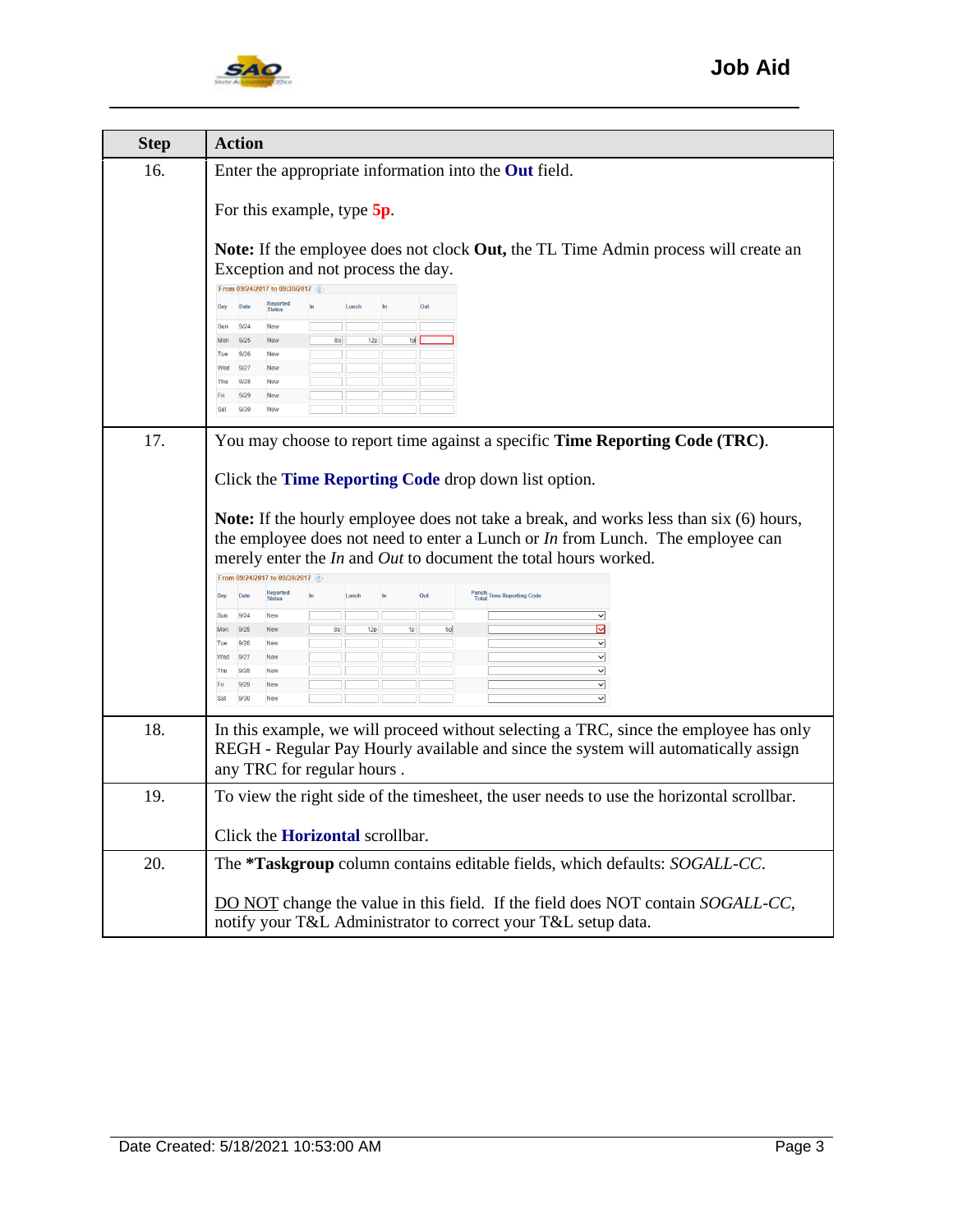

| <b>Step</b> | <b>Action</b>                                                                                                                                                                                                                                                                                                          |
|-------------|------------------------------------------------------------------------------------------------------------------------------------------------------------------------------------------------------------------------------------------------------------------------------------------------------------------------|
| 21.         | You may need to report time against a specific combination code.                                                                                                                                                                                                                                                       |
|             | A Combination Code is only used when time must be reported against a specific<br>project or task (such as a grant).                                                                                                                                                                                                    |
|             | Click the Look up Combination Code graphic.                                                                                                                                                                                                                                                                            |
|             | <b>Time Collection</b><br><b>Business Unit</b> User Field 1<br><b>Combination Code</b><br><b>Taskgroup</b><br>Leave Reason<br>Device ID                                                                                                                                                                                |
|             | $\alpha$<br>Q<br>3OGALL-CC<br>40500<br>$\overline{\mathbb{Q}}$<br>$\overline{\mathsf{Q}}$<br>$\overline{Q}$<br>40500<br><b>SOGALL-CC</b>                                                                                                                                                                               |
|             | $\alpha$<br>$\overline{a}$<br>Q<br>3OGALL-CC<br>40500<br>lQ<br>$\overline{Q}$<br>$\overline{Q}$<br>Q<br>$\alpha$<br><b>SOGALL-CC</b><br>Q<br>40500                                                                                                                                                                     |
|             | Q<br>Q<br>Q<br>lQ<br>$\mathbf{Q}$<br>3OGALL-CC<br>40500<br>$\alpha$<br>$\alpha$<br>$\alpha$<br>$\alpha$<br>$\alpha$<br>OGALL-CC<br>40500                                                                                                                                                                               |
|             | $\overline{a}$<br>$\mathbf{Q}$<br>Q<br>Q<br>OGALL-CC<br>40500<br>Q                                                                                                                                                                                                                                                     |
| 22.         | If a <b>Combination Code</b> is not required, the system will automatically charge the<br>reported time to the default account code set up for your job.                                                                                                                                                               |
|             | <b>Note:</b> Contact your manager to help you determine if you need to report time against a<br>combination code.                                                                                                                                                                                                      |
|             | In this example, we will proceed without selecting a combination code, since the<br>employee has not worked on any special projects.                                                                                                                                                                                   |
|             | Click the <b>Cancel</b> button.                                                                                                                                                                                                                                                                                        |
|             | Cancel                                                                                                                                                                                                                                                                                                                 |
| 23.         | To go back to the left side of the timesheet, the user needs to use the horizontal scrollbar.                                                                                                                                                                                                                          |
|             | Click the <b>Horizontal</b> scrollbar.                                                                                                                                                                                                                                                                                 |
| 24.         | <b>Note:</b> You must report the exact time you start and stop working. You may enter both<br>hours and minutes as needed to reflect the exact time. For example, if you start your<br>work day at 8:01am, break for lunch at 11:57am, resume work at 12:58pm, and stop<br>your work day at 4:05pm, you should report: |
|             | <b>In:</b> 8:01a<br><b>Lunch:</b> 11:57a<br><b>In:</b> $12:58p$<br><b>Out:</b> 4:05p                                                                                                                                                                                                                                   |
|             | In the example that follows, $8:00$ am-12:00pm and $1:00$ pm-5:00pm are the hours the<br>employee actually worked in the period September 24 - September 30.                                                                                                                                                           |
| 25.         | Repeat previous steps through each day of the week. For this simulation, the week will<br>be completed for you.                                                                                                                                                                                                        |
|             | Press [Enter].                                                                                                                                                                                                                                                                                                         |